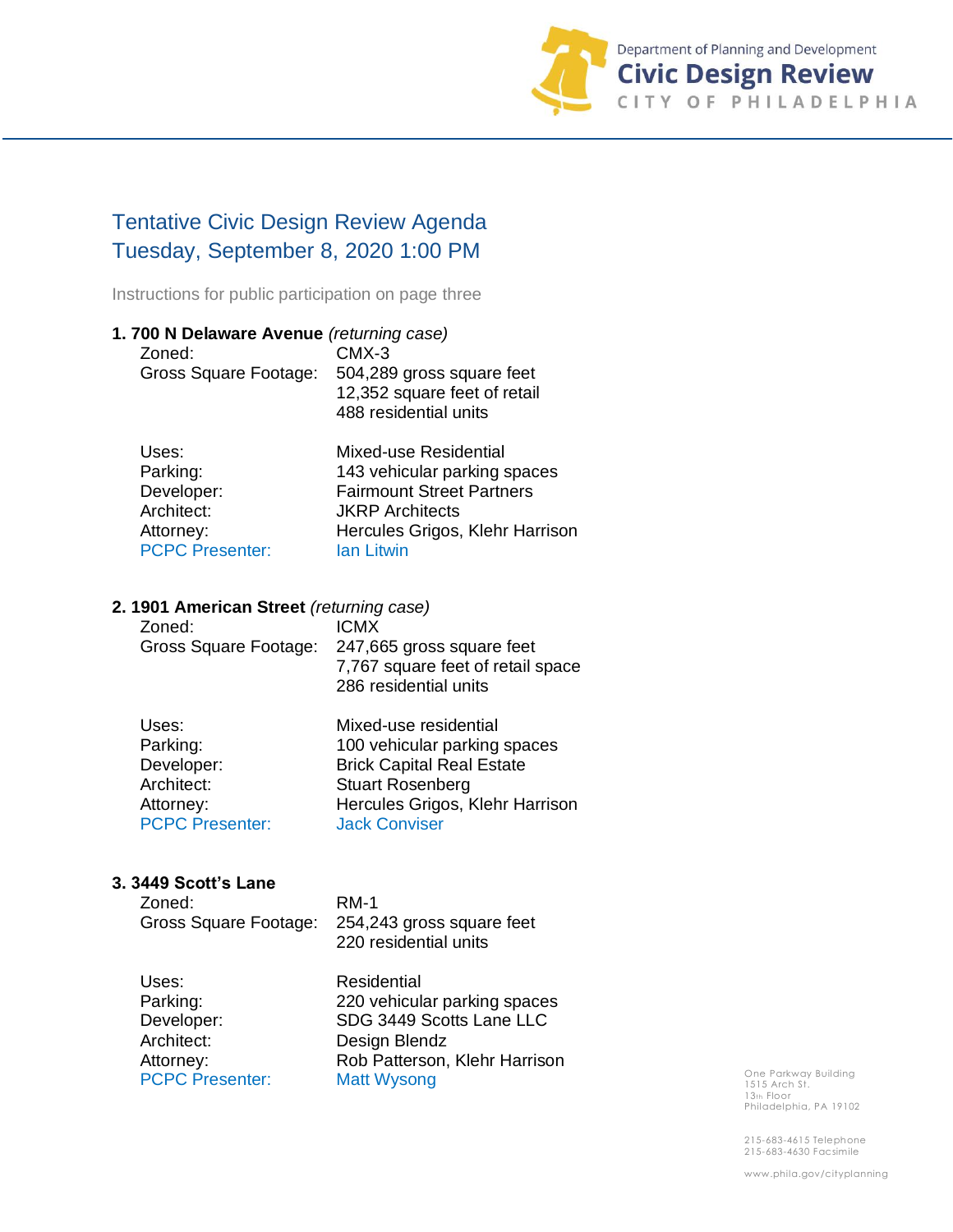

## **4. 3314 Fairmount Avenue**

| Zoned:<br>Gross Square Footage:                                                      | <b>IRMX</b><br>82,776 gross square feet<br>7,000 square feet of industrial space<br>90 residential units                                                                             |
|--------------------------------------------------------------------------------------|--------------------------------------------------------------------------------------------------------------------------------------------------------------------------------------|
| Uses:<br>Parking:<br>Developer:<br>Architect:<br>Attorney:<br><b>PCPC Presenter:</b> | <b>Mixed-use Residential</b><br>16 vehicular parking spaces<br><b>DTEG Investments, LLC</b><br><b>KCA Design Associates</b><br>Michael Mattioni, Mattioni, Ltd.<br><b>Alex Smith</b> |
| 5. 4701-29 Pine Street<br>Zoned:<br>Gross Square Footage:                            | $CMX-3$<br>185,208 gross square feet<br>220 residential units                                                                                                                        |
| Uses:<br>Parking:<br>Developer:<br>Architect:<br>Attorney:<br><b>PCPC Presenter:</b> | Mixed-use Residential<br>260 vehicular parking spaces<br><b>Infinity Real Estate</b><br><b>BLT</b> Architects<br>Ronald J. Patterson, Esq., Klehr Harrison<br><b>Mina Monavarian</b> |
| 6.1 Red Lion Road<br>Zoned:<br>Gross Square Footage:                                 | $I-2$<br>1,062,218 gross square feet<br>38,171 square feet of office space<br>18,647 square feet of vehicle service                                                                  |
| Uses:<br>Parking:<br>Developer:<br>Architect:<br>Attorney:<br><b>PCPC Presenter:</b> | Warehouse/trucking terminal<br>1,827 vehicular parking spaces<br>Relteva, LLC<br><b>NORR</b><br>Carl Primavera, Klehr Harrison<br><b>Greg Waldman</b>                                |